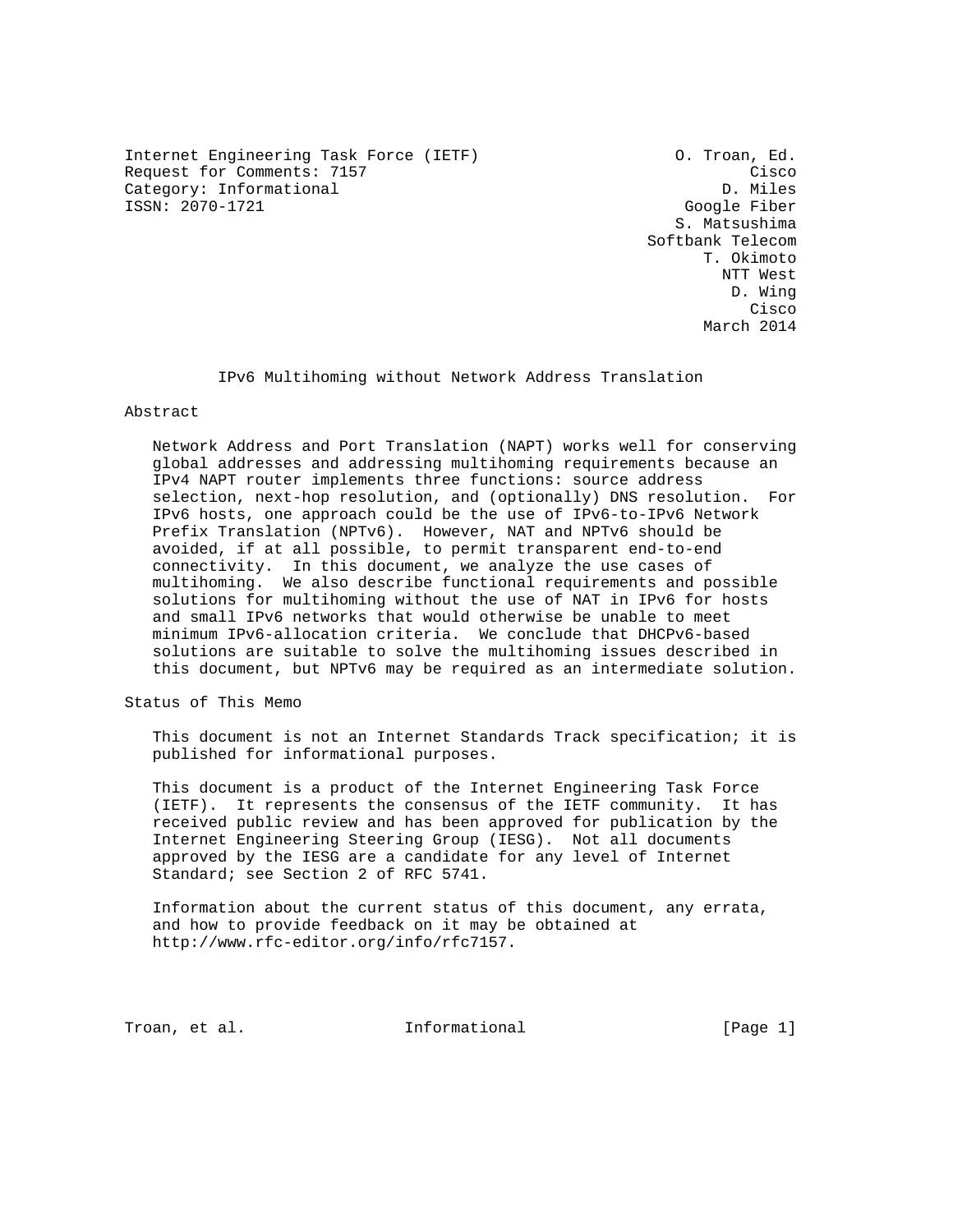# Copyright Notice

 Copyright (c) 2014 IETF Trust and the persons identified as the document authors. All rights reserved.

 This document is subject to BCP 78 and the IETF Trust's Legal Provisions Relating to IETF Documents (http://trustee.ietf.org/license-info) in effect on the date of publication of this document. Please review these documents

 carefully, as they describe your rights and restrictions with respect to this document. Code Components extracted from this document must include Simplified BSD License text as described in Section 4.e of the Trust Legal Provisions and are provided without warranty as described in the Simplified BSD License.

Table of Contents

| $1$ .          |  |                   |  |  |  | 3                                                                                                                                                                                                                                                                                                                                                                                                                                                                                                                                                                                                      |
|----------------|--|-------------------|--|--|--|--------------------------------------------------------------------------------------------------------------------------------------------------------------------------------------------------------------------------------------------------------------------------------------------------------------------------------------------------------------------------------------------------------------------------------------------------------------------------------------------------------------------------------------------------------------------------------------------------------|
| 2.             |  |                   |  |  |  | 5                                                                                                                                                                                                                                                                                                                                                                                                                                                                                                                                                                                                      |
| 3 <sub>1</sub> |  |                   |  |  |  | 6                                                                                                                                                                                                                                                                                                                                                                                                                                                                                                                                                                                                      |
|                |  |                   |  |  |  | 6                                                                                                                                                                                                                                                                                                                                                                                                                                                                                                                                                                                                      |
| 3.2.           |  |                   |  |  |  | 8                                                                                                                                                                                                                                                                                                                                                                                                                                                                                                                                                                                                      |
|                |  |                   |  |  |  | 9                                                                                                                                                                                                                                                                                                                                                                                                                                                                                                                                                                                                      |
|                |  |                   |  |  |  | 11                                                                                                                                                                                                                                                                                                                                                                                                                                                                                                                                                                                                     |
|                |  |                   |  |  |  | 11                                                                                                                                                                                                                                                                                                                                                                                                                                                                                                                                                                                                     |
|                |  |                   |  |  |  | 11                                                                                                                                                                                                                                                                                                                                                                                                                                                                                                                                                                                                     |
|                |  |                   |  |  |  | 11                                                                                                                                                                                                                                                                                                                                                                                                                                                                                                                                                                                                     |
|                |  |                   |  |  |  | 11                                                                                                                                                                                                                                                                                                                                                                                                                                                                                                                                                                                                     |
|                |  |                   |  |  |  | 12                                                                                                                                                                                                                                                                                                                                                                                                                                                                                                                                                                                                     |
|                |  |                   |  |  |  | 13                                                                                                                                                                                                                                                                                                                                                                                                                                                                                                                                                                                                     |
|                |  |                   |  |  |  | 13                                                                                                                                                                                                                                                                                                                                                                                                                                                                                                                                                                                                     |
|                |  |                   |  |  |  | 14                                                                                                                                                                                                                                                                                                                                                                                                                                                                                                                                                                                                     |
|                |  |                   |  |  |  | 14                                                                                                                                                                                                                                                                                                                                                                                                                                                                                                                                                                                                     |
|                |  |                   |  |  |  | 15                                                                                                                                                                                                                                                                                                                                                                                                                                                                                                                                                                                                     |
|                |  |                   |  |  |  | 16                                                                                                                                                                                                                                                                                                                                                                                                                                                                                                                                                                                                     |
|                |  |                   |  |  |  | 16                                                                                                                                                                                                                                                                                                                                                                                                                                                                                                                                                                                                     |
|                |  |                   |  |  |  | 16                                                                                                                                                                                                                                                                                                                                                                                                                                                                                                                                                                                                     |
|                |  |                   |  |  |  | 17                                                                                                                                                                                                                                                                                                                                                                                                                                                                                                                                                                                                     |
|                |  |                   |  |  |  | 17                                                                                                                                                                                                                                                                                                                                                                                                                                                                                                                                                                                                     |
| 8.             |  |                   |  |  |  | 18                                                                                                                                                                                                                                                                                                                                                                                                                                                                                                                                                                                                     |
| 9.             |  |                   |  |  |  | 19                                                                                                                                                                                                                                                                                                                                                                                                                                                                                                                                                                                                     |
|                |  |                   |  |  |  | 20                                                                                                                                                                                                                                                                                                                                                                                                                                                                                                                                                                                                     |
|                |  |                   |  |  |  | 20                                                                                                                                                                                                                                                                                                                                                                                                                                                                                                                                                                                                     |
|                |  |                   |  |  |  | 20                                                                                                                                                                                                                                                                                                                                                                                                                                                                                                                                                                                                     |
|                |  | $10.1$ .<br>10.2. |  |  |  | IPv6 Multihomed Network Scenarios<br>3.1. Classification of Network Scenarios for Multihomed Host.<br>Multihomed Network Environment<br>4.1. End-to-End Transparency<br>5.1. Source Address Selection<br>5.3. DNS Recursive Name Server Selection<br>6.1. Source Address Selection<br>6.3. DNS Recursive Name Server Selection<br>6.4. Other Algorithms Available in RFCs $\dots \dots \dots$<br>7. Considerations for MHMP Deployment<br>7.1. Non-MHMP Host Consideration<br>7.2. Coexistence Considerations<br>7.3. Policy Collision Consideration<br>Normative References<br>Informative References |

Troan, et al. 1nformational 1999 [Page 2]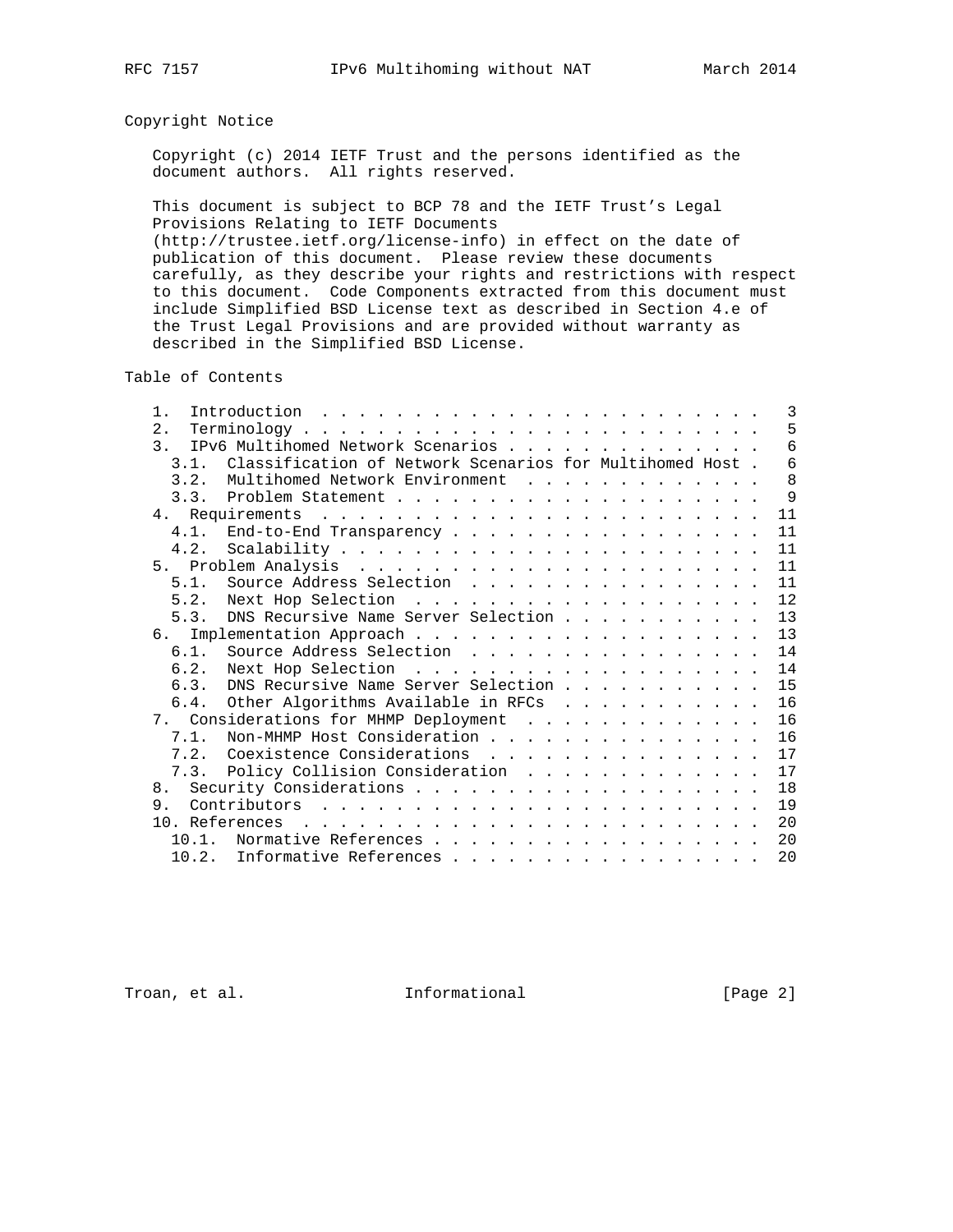# 1. Introduction

 In this document, we analyze the use cases of multihoming, describe functional requirements, and describe the problems with IPv6 multihoming. There are two ways to avoid the problems of IPv6 multihoming:

- 1. using IPv6-to-IPv6 network prefix translation (NPTv6) [RFC6296], or;
- 2. refining IPv6 specifications to resolve the problems with IPv6 multihoming.

 This document concerns itself with the latter and explores the solution space. We hope this will encourage the development of solutions to the problem so that, in the long run, NPTv6 can be avoided.

 IPv6 provides enough globally unique addresses to permit every conceivable host on the Internet to be uniquely addressed without the requirement for Network Address Port Translation (NAPT) [RFC3022], offering a renaissance in end-to-end transparent connectivity.

 Unfortunately, this may not be possible in every case, due to the possible necessity of NAT even in IPv6, because of multihoming. Though there are mechanisms to implement multihoming, such as BGP multihoming [RFC4116] at the network level and multihoming based on the Stream Control Transmission Protocol (SCTP) [RFC4960] in the transport layer, there is no mechanism in IPv6 that serves as a replacement for NAT-based multihoming in IPv4. In IPv4, for a host or a small network, NAT-based multihoming is easily deployable and is an already-deployed technique.

 Whenever a host or small network (that does not meet minimum IPv6 allocation criteria) is connected to multiple upstream networks, an IPv6 address is assigned by each respective service provider resulting in hosts with multiple global scope IPv6 addresses with different prefixes. As each service provider is allocated a different address space from its Internet Registry, it, in turn, assigns a different address space to the end-user network or host. For example, a remote access user's host or router may use a VPN to simultaneously connect to a remote network and retain a default route to the Internet for other purposes.

Troan, et al. The Informational Troan, et al.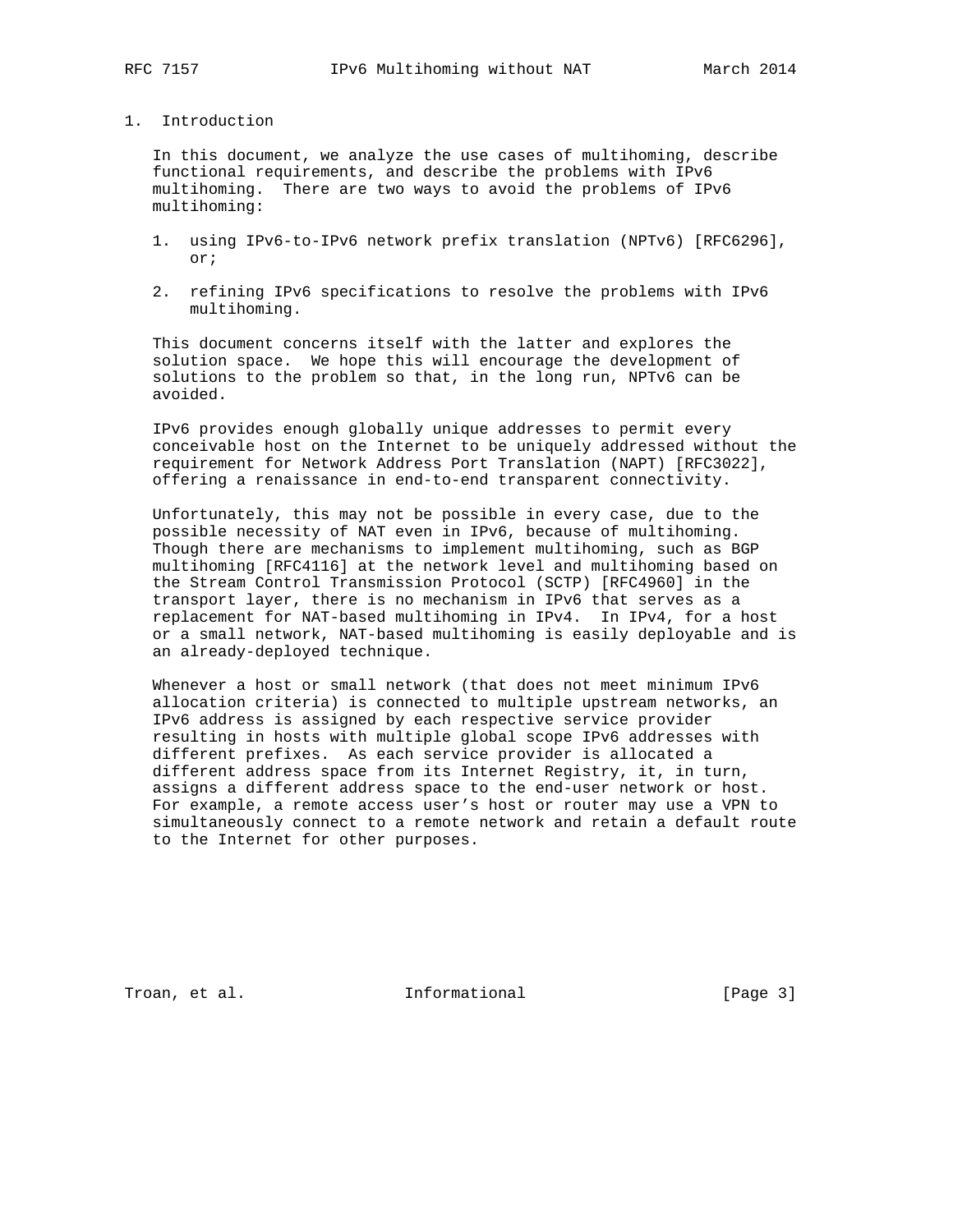In IPv4, a common solution to the multihoming problem is to employ NAPT on a border router and use private address space for individual host addressing. The use of NAPT allows hosts to have exactly one IP address visible on the public network, and the combination of NAPT with provider-specific outside addresses (one for each uplink) and destination-based routing insulates a host from the impacts of multiple upstream networks. The border router may also implement a DNS cache or DNS policy to resolve address queries from hosts.

 It is our goal to avoid the IPv6 equivalent of NAT. So, the goals for IPv6 multihoming defined in [RFC3582] do not match the goals of this document. Also, regardless of what the NPTv6 specification is, we are trying to avoid any form of network address translation technique that may not be visible to either of the end hosts. To reach this goal, several mechanisms are needed for end-user hosts to have multiple address assignments and resolve issues such as which address to use for sourcing traffic to which destination:

- o If multiple routers exist on a single link, the host must select the appropriate next hop for each connected network. Each router is in turn connected to a different service provider network, which provides independent address assignment. Routing protocols that would normally be employed for router-to-router network advertisement seem inappropriate for use by individual hosts.
- o Source address selection becomes difficult whenever a host has more than one address of the same address scope. Current address selection criteria may result in hosts using an arbitrary or random address when sourcing upstream traffic. Unfortunately, for the host, the appropriate source address is a function of the upstream network for which the packet is bound. If an upstream service provider uses IP anti-spoofing or ingress filtering, it is conceivable that the packets that have an inappropriate source address for the upstream network would never reach their destination.
- o In a multihomed environment, different DNS scopes or partitions may exist in each independent upstream network. A DNS query sent to an arbitrary upstream DNS recursive name server may result in incorrect or poisoned responses.

 In short, while IPv6 facilitates hosts having more than one address in the same address scope, the application of this causes significant issues for a host from routing, source address selection, and DNS resolution perspectives. A possible consequence of assigning a host multiple identically scoped addresses is severely impaired IP connectivity.

Troan, et al. 10 Informational 1999 [Page 4]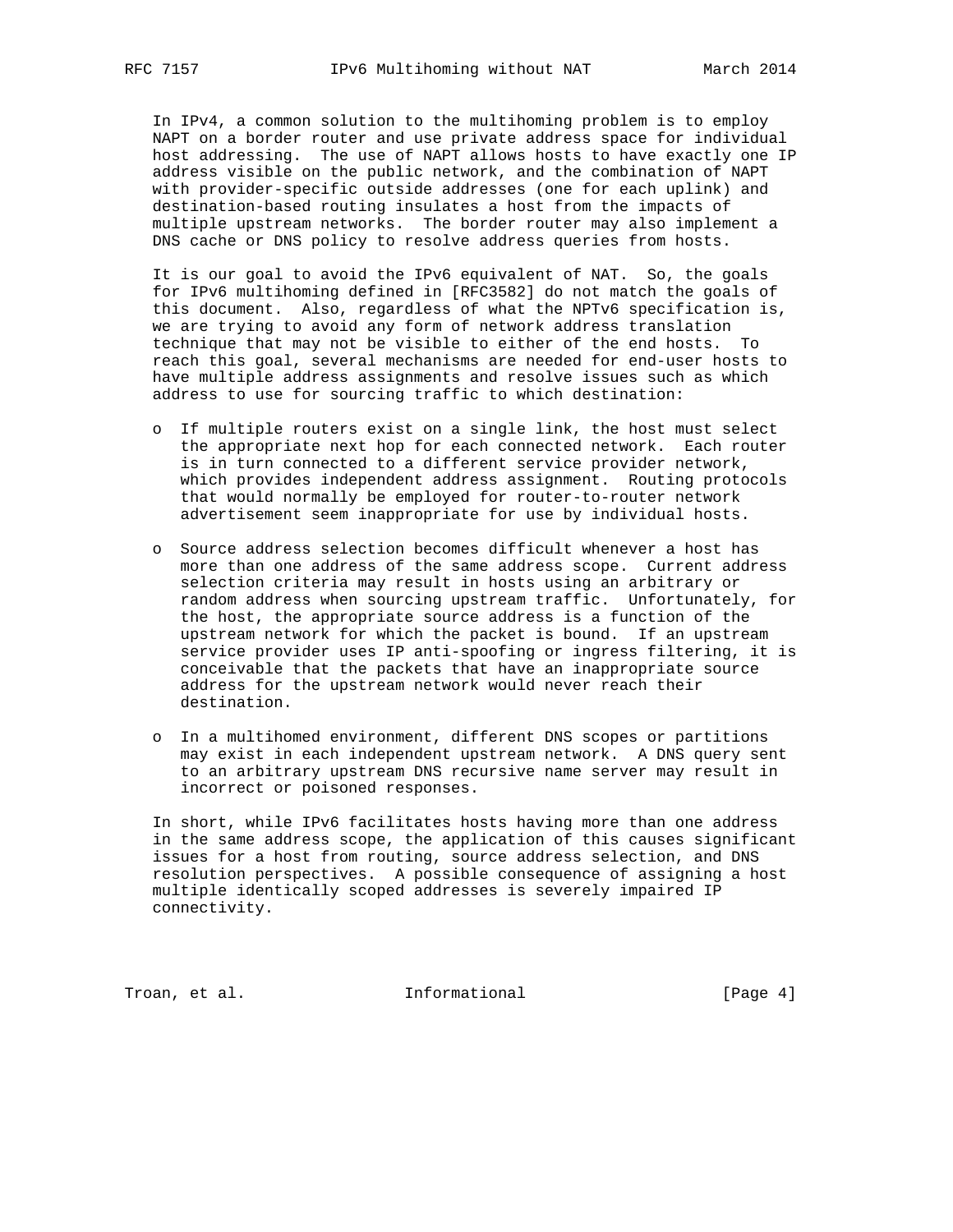If a host connects to a network behind an IPv4 NAPT, the host has one private address in the local network. There is no confusion. The NAT becomes the gateway of the host and forwards the packet to an appropriate network when it is multihomed. It also operates a DNS cache server or DNS proxy, which receives all DNS inquires, and gives a correct answer to the host.

- 2. Terminology
	- NPTv6 IPv6-to-IPv6 Network Prefix Translation as described in [RFC6296].
	- NAPT Network Address Port Translation as described in [RFC3022]. In other contexts, NAPT is often pronounced "NAT" or written as "NAT".
	- MHMP Multihomed with multi-prefix. A host implementation that supports the mechanisms described in this document; namely, source address selection policy, next hop selection, and DNS selection policy.

Troan, et al. 10 mm informational 1999 [Page 5]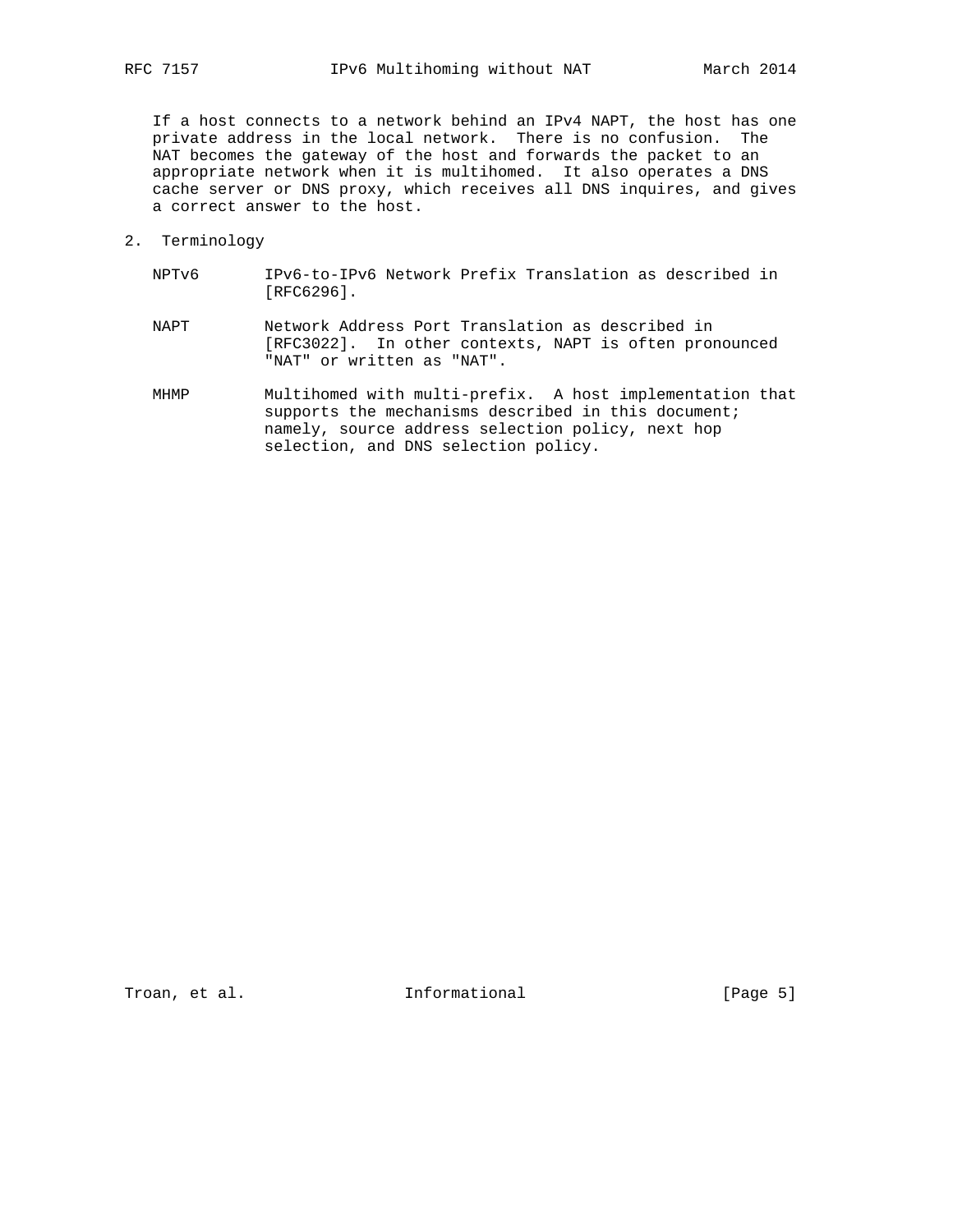- 
- 3. IPv6 Multihomed Network Scenarios

 In this section, we classify three scenarios of the multihoming environment.

3.1. Classification of Network Scenarios for Multihomed Host

Scenario 1:

 In this scenario, two or more routers are present on a single link shared with the host(s). Each router is, in turn, connected to a different service provider network, which provides independent address assignment and DNS recursive name servers. A host in this environment would be offered multiple prefixes and DNS recursive name servers advertised from the two different routers.



 Figure 1: Single Uplink, Multiple Next Hop, Multiple Prefix (Scenario 1)

 Figure 1 illustrates the host connecting to rtr1 and rtr2 via a shared link. Networks 1 and 2 are reachable via rtr1 and rtr2, respectively. When the host sends packets to network 1, the next hop to network 1 is rtr1. Similarly, rtr2 is the next hop to network 2.

 Example: multiple broadband service providers (Internet, VoIP, IPTV, etc.)

Troan, et al. Informational [Page 6]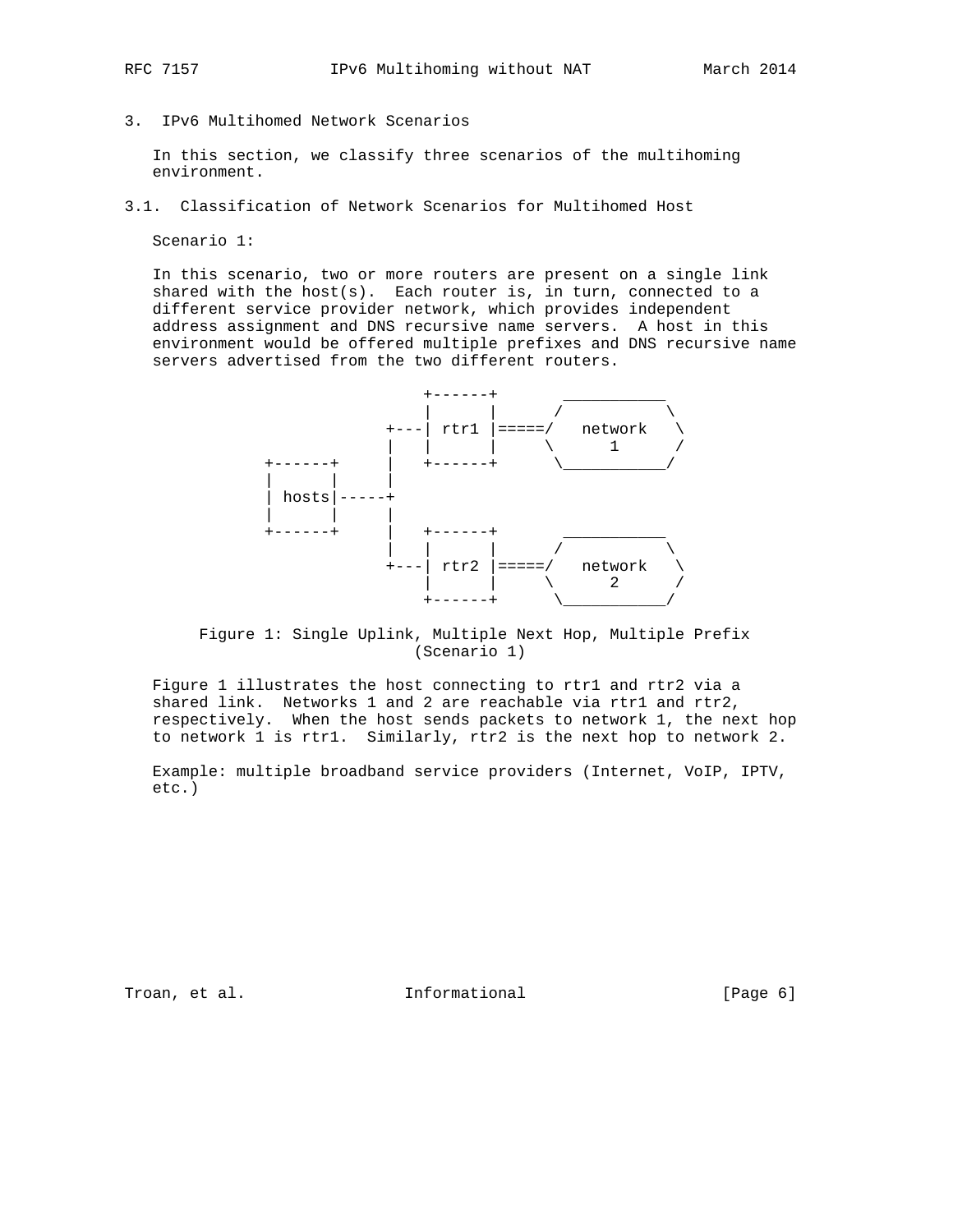# Scenario 2:

 In this scenario, a single gateway router connects the host to two or more upstream service provider networks. This gateway router would receive prefix delegations and a different set of DNS recursive name servers from each independent service provider network. The gateway, in turn, advertises the provider prefixes to the host, and for DNS, may either act as a lightweight DNS cache server or advertise the complete set of service provider DNS recursive name servers to the hosts.



 Figure 2: Single Uplink, Single Next Hop, Multiple Prefix (Scenario 2)

 Figure 2 illustrates the host connected to GW rtr. GW rtr connects to networks 1 and 2 via port1 and 2, respectively. As the figure shows a logical topology of the scenario, port1 could be a pseudo interface for tunneling, which connects to network 1 through network 2 and vice versa. When the host sends packets to either network 1 or 2, the next hop is GW rtr. When the packets are sent to network 1 (network 2), GW rtr forwards the packets to port1 (port2).

Example: Internet + VPN / Application Service Provider (ASP)

Troan, et al. 10 mm = Informational 10 mm = [Page 7]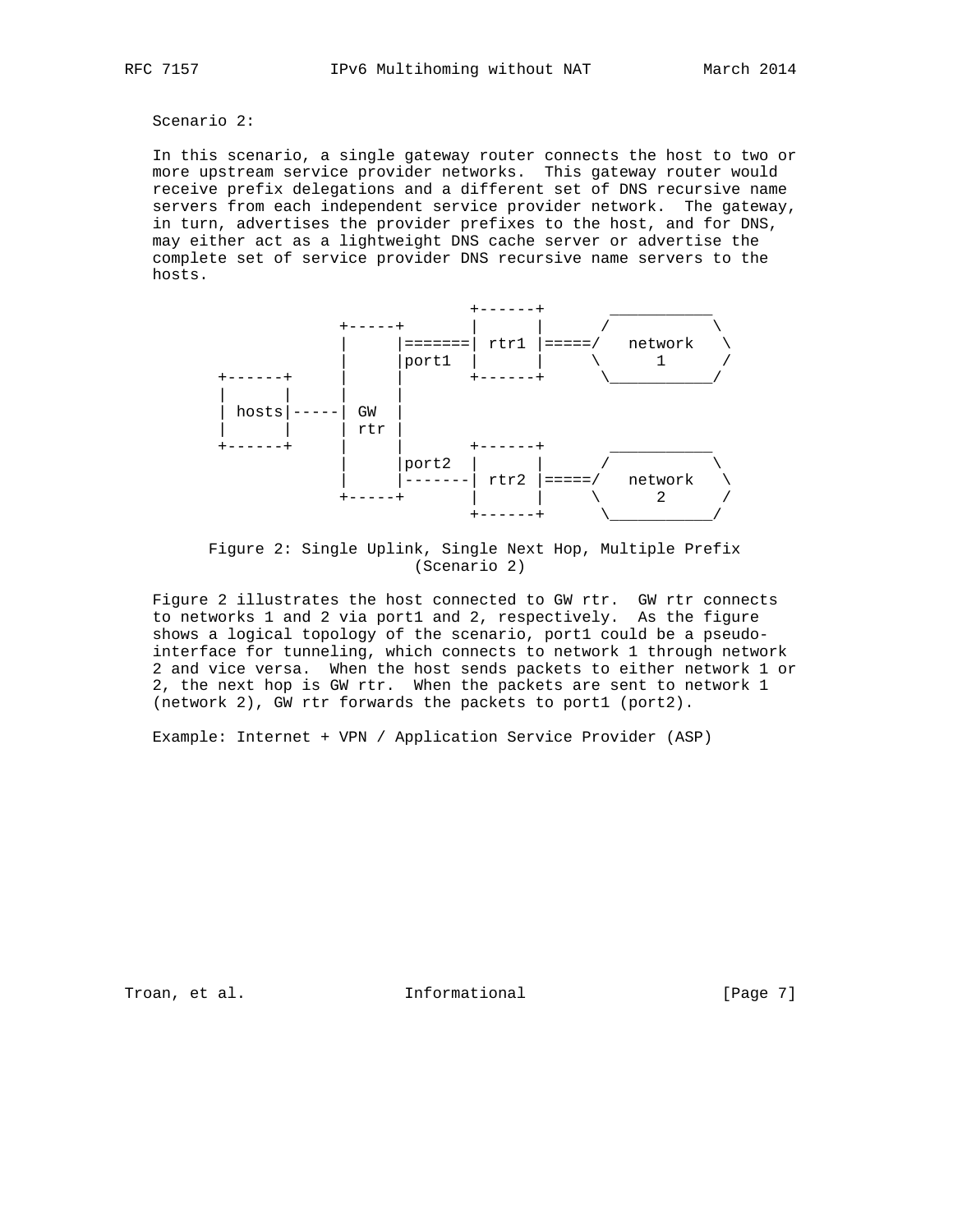### Scenario 3:

 In this scenario, a host has more than one active interface that connects to different routers and service provider networks. Each router provides the host with a different address prefix and set of DNS recursive name servers, resulting in a host with a unique address per link/interface.



 Figure 3: Multiple Uplink, Multiple Next Hop, Multiple Prefix (Scenario 3)

 Figure 3 illustrates the host connecting to rtr1 and rtr2 via a direct connection or a virtual link. When the host sends packets to network 1, the next hop to network 1 is rtr1. Similarly, rtr2 is the next hop to network 2.

Example: Mobile Wifi + 3G, ISP A + ISP B

### 3.2. Multihomed Network Environment

 In an IPv6 multihomed network, a host is assigned two or more IPv6 addresses and DNS recursive name servers from independent service provider networks. When this multihomed host attempts to connect with other hosts, it may incorrectly resolve the next-hop router, use an inappropriate source address, or use a DNS response from an incorrect service provider that may result in impaired IP connectivity.

 In many cases, multihomed networks in IPv4 have been implemented through the use of a gateway router with NAPT function (scenario 2 with NAPT). An analysis of the current IPv4 NAPT and DNS functions within the gateway router should provide a baseline set of

Troan, et al. Informational [Page 8]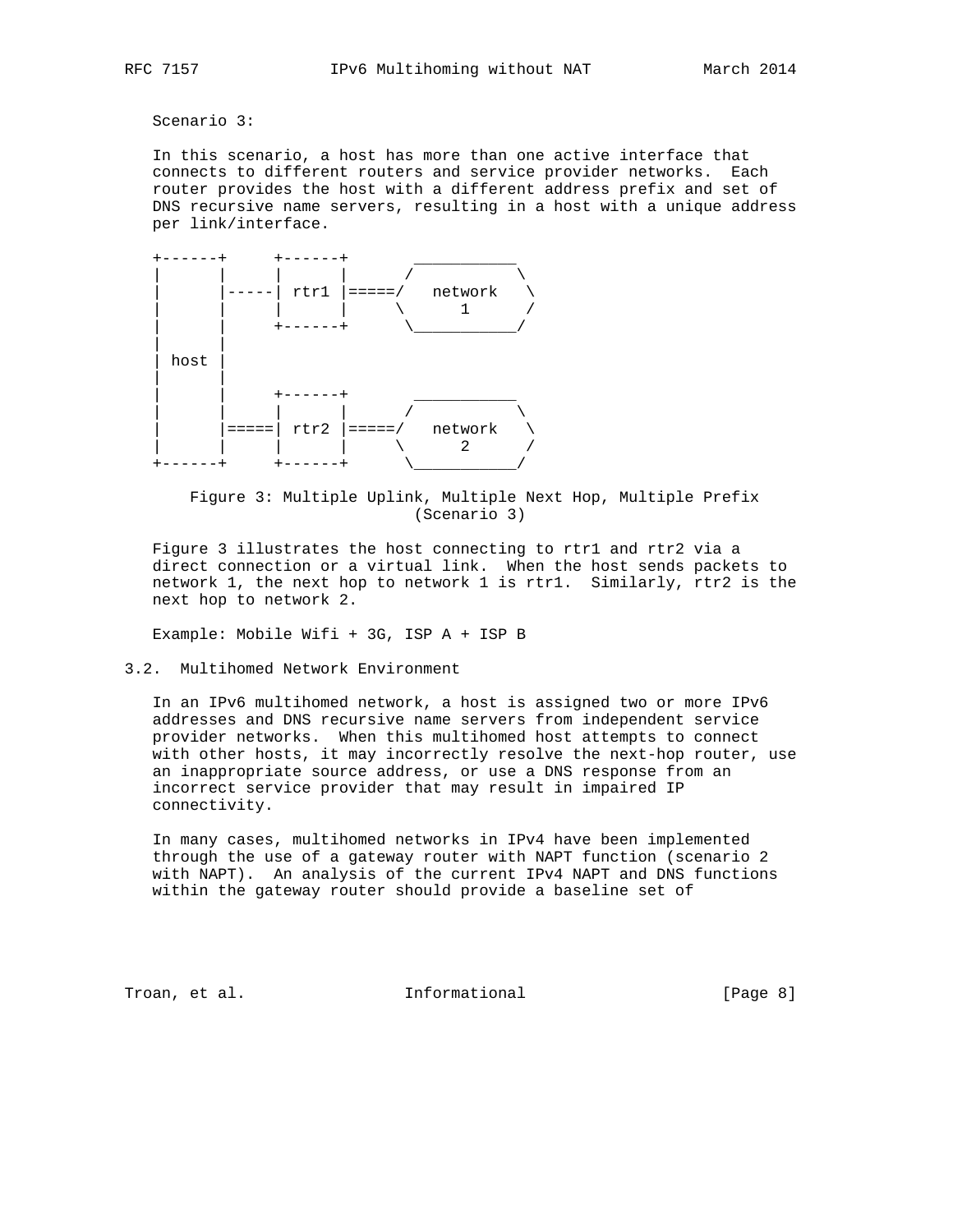requirements for IPv6 multihomed environments. A destination prefix/ route is often used on the gateway router to separate traffic between the networks.





### 3.3. Problem Statement

 A multihomed IPv6 host has one or more assigned IPv6 addresses and DNS recursive name servers from each upstream service provider, resulting in the host having multiple valid IPv6 addresses and DNS recursive name servers. The host must be able to resolve the appropriate next hop, the correct source address, and the correct DNS recursive name server to use based on the destination prefix. To prevent IP spoofing, operators will often implement ingress filtering to discard traffic with an inappropriate source address, making it essential for the host to correctly resolve these three items before sourcing the first packet.

 IPv6 has mechanisms for the provision of multiple routers on a single link and multiple address assignments to a single host. However, when these mechanisms are applied to the three scenarios described in Section 3.1, a number of connectivity issues are identified:

Scenario 1:

 The host has been assigned an address from each router and recognizes both rtr1 and rtr2 as valid default routers (in the default routers list).

Troan, et al. Informational [Page 9]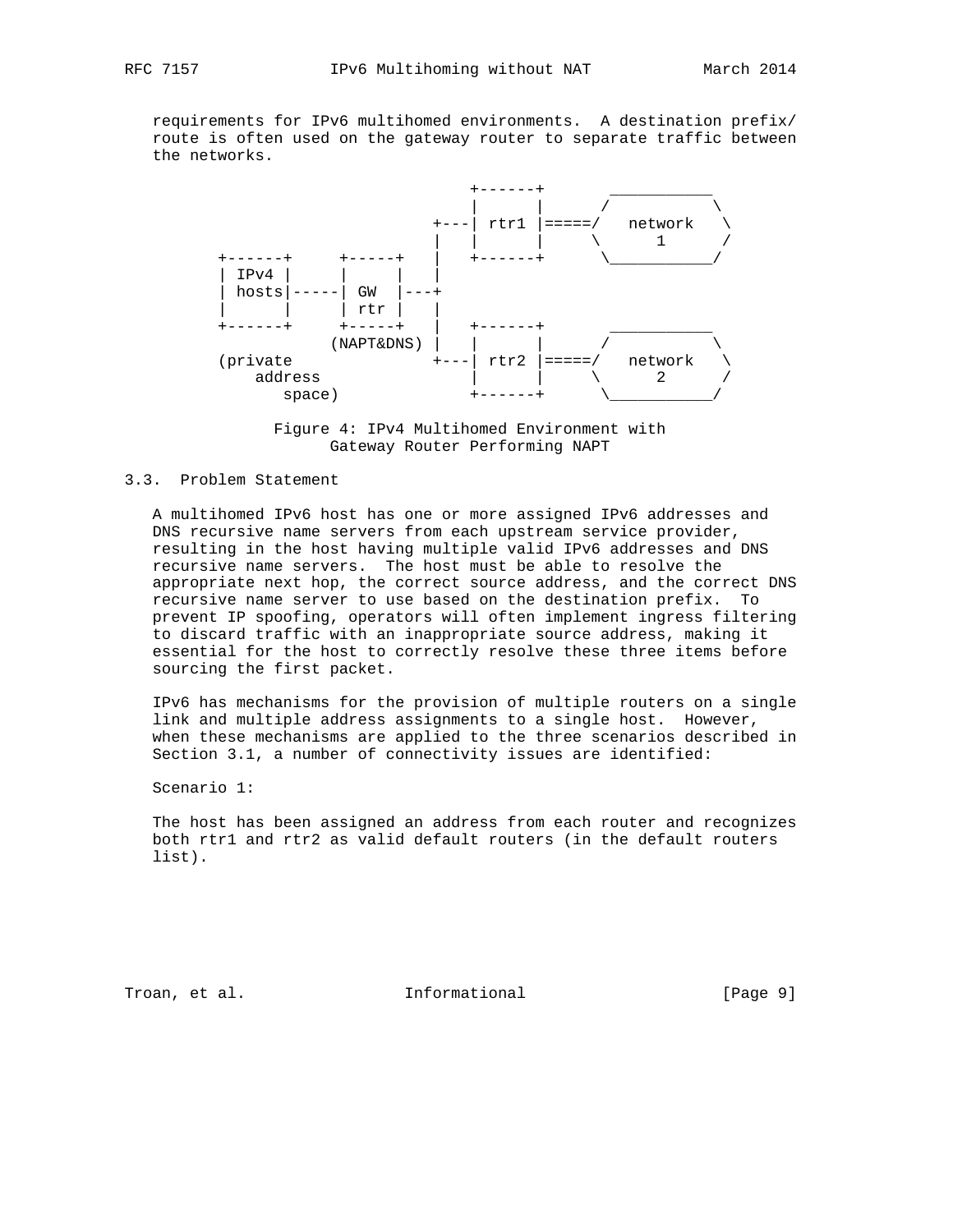- o The source address selection policy on the host does not deterministically resolve a source address. Ingress filtering or filter policies will discard traffic with source addresses that the operator did not assign.
- o The host will select one of the two routers as the active default router. No traffic is sent to the other router.

Scenario 2:

 The host has been assigned two different addresses from the single gateway router. The gateway router is the only default router on the link.

- o The source address selection policy on the host does not deterministically resolve a source address. Ingress filtering or filter policies will discard traffic with source addresses that the operator did not assign.
- o The gateway router does not have an autonomous mechanism for determining which traffic should be sent to which network. If the gateway router is implementing host functions (i.e., processing Router Advertisement (RA)), then two valid default routers may be recognized.

Scenario 3:

 A host has two separate interfaces, and each interface has a different address assigned. Each link has its own router.

- o The host does not have enough information to determine which traffic should be sent to which upstream routers. The host will select one of the two routers as the active default router, and no traffic is sent to the other router. The default address selection rules select the address assigned to the outgoing interface as the source address. So, if a host has an appropriate routing table, an appropriate source address will be selected.
- All scenarios:
- o In network deployments utilizing local namespaces, the host may choose to communicate with a "wrong" DNS recursive server unable to serve a local namespace.

Troan, et al. 10. Informational 1. [Page 10]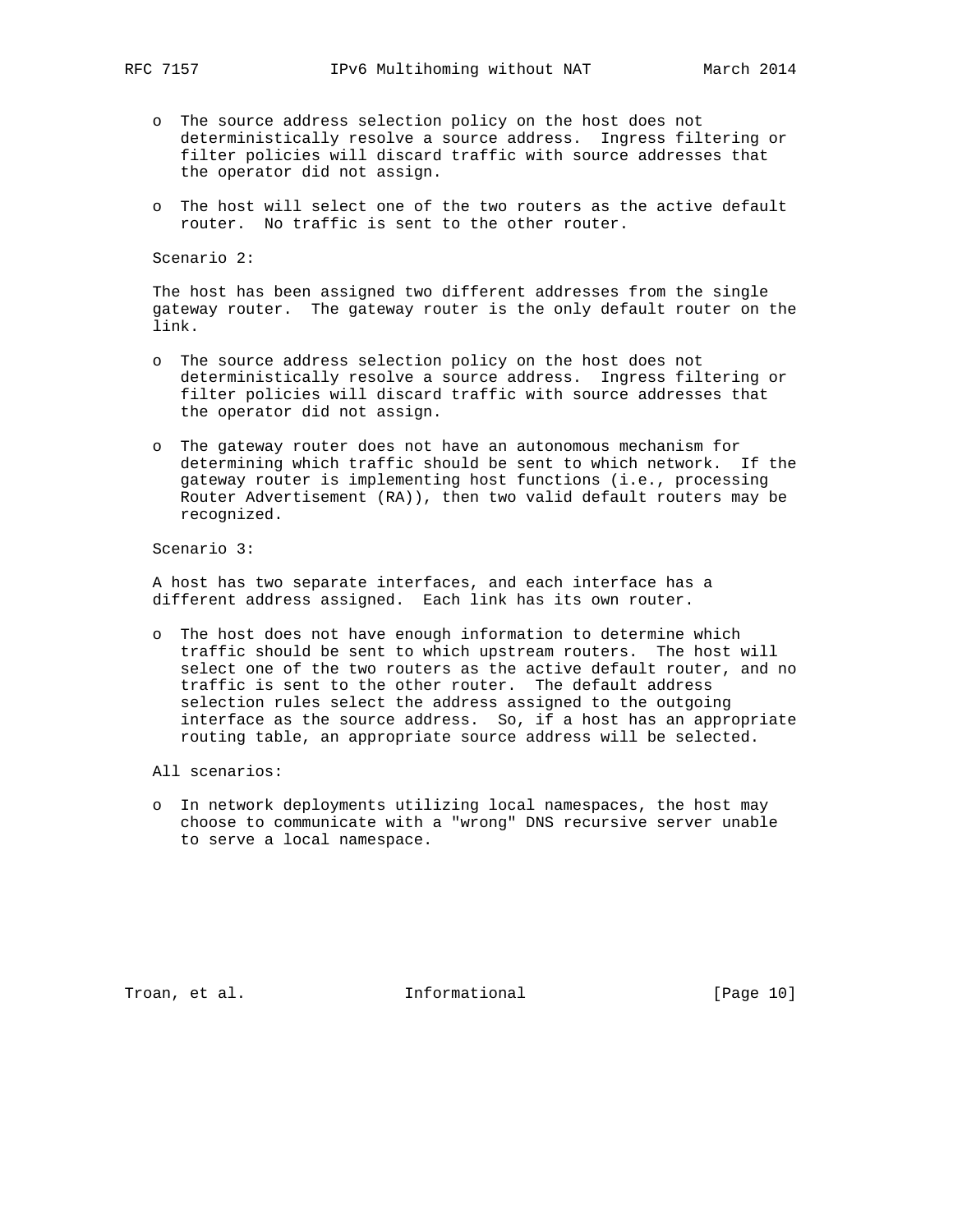# 4. Requirements

 This section describes requirements that any solution multi-address and multi-uplink architectures need to meet.

### 4.1. End-to-End Transparency

 One of the major design goals for IPv6 is to restore the end-to-end transparency of the Internet. If NAT is applied to IP communication between hosts, NAT traversal mechanisms are required to establish bidirectional IP communication. In an environment with end-to-end transparency, a NAT traversal mechanism does not need to be implemented in an application (e.g., ICE [RFC5245]). Therefore, the IPv6 multihoming solution should strive to avoid NPTv6 to achieve end-to-end transparency.

4.2. Scalability

 The solution will have to be able to manage a large number of sites/ nodes. In services for residential users, provider edge devices have to manage thousands of sites. In such environments, sending packets periodically to each site may affect edge system performance.

5. Problem Analysis

 The problems described in Section 3 can be classified into these three types:

- o Wrong source address selection
- o Wrong next hop selection
- o Wrong DNS server selection

 This section reviews the problem statements presented above and the proposed functional requirements to resolve the issues.

# 5.1. Source Address Selection

 A multihomed IPv6 host will typically have different addresses assigned from each service provider on either the same link (scenarios 1 and 2) or different links (scenario 3). When the host wishes to send a packet to any given destination, the current source address selection rules [RFC6724] may not deterministically select the correct source address. [RFC7078] describes the use of the policy table (as discussed in [RFC6724]) to resolve this problem, using a DHCPv6 mechanism for host policy table management.

Troan, et al. 10. Informational 1. [Page 11]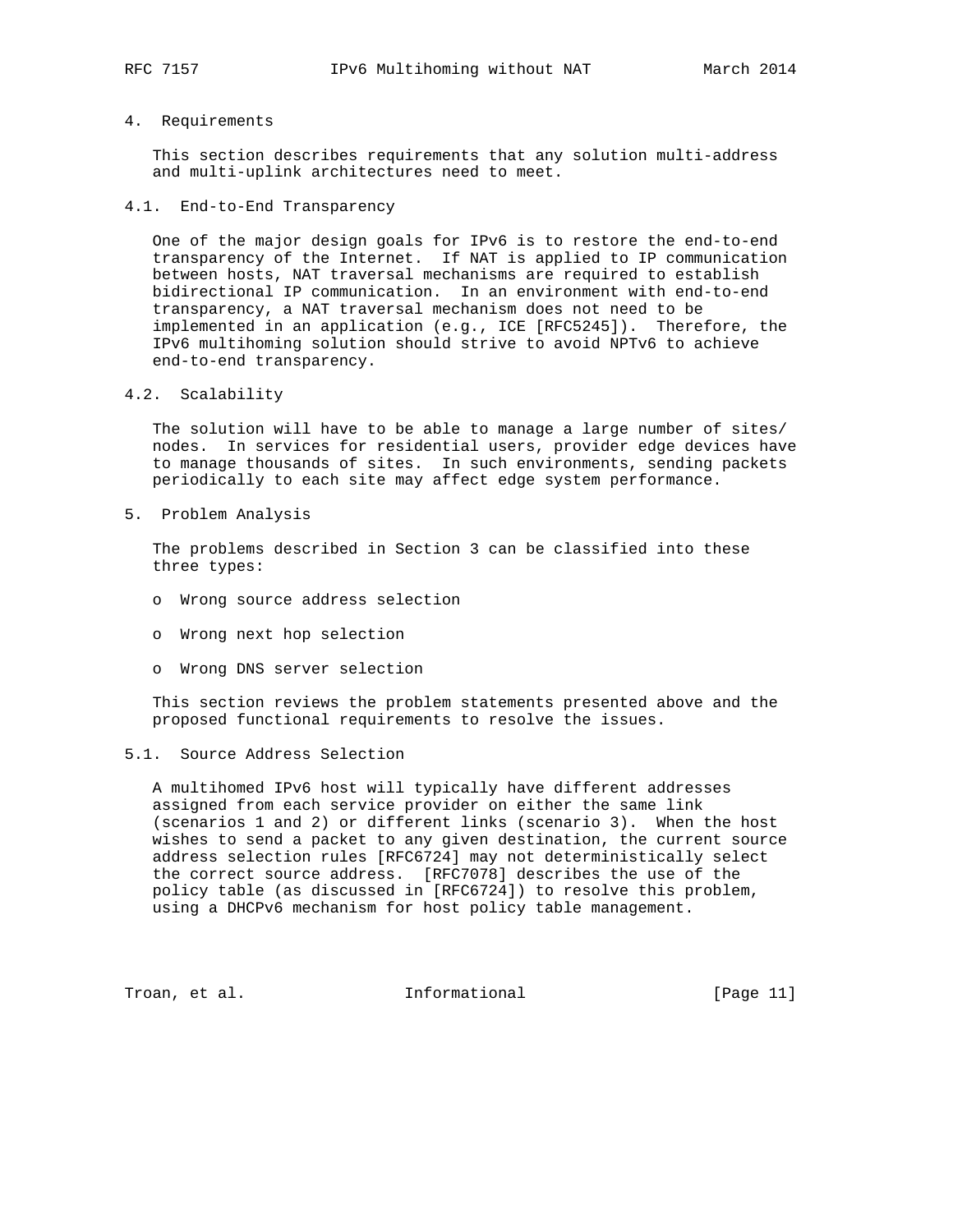Again, by employing DHCPv6, the server could restrict address assignment (of additional prefixes) only to hosts that support policy table management.

Scenario 1: Host needs to support the solution for this problem.

Scenario 2: Host needs to support the solution for this problem.

 Scenario 3: If Host supports the next hop selection solution, there is no need to support the address selection functionality on the host.

 It is noted that the network's DHCP server and DHCP-forwarding routers must also support the Address Selection option [RFC7078].

### 5.2. Next Hop Selection

 A multihomed IPv6 host or gateway may have multiple uplinks to different service providers. Here, each router would use Router Advertisements [RFC4861] to distribute default route/next-hop information to the host or gateway router.

 In this case, the host or gateway router may select any valid default router from the default routers list, resulting in traffic being sent to the wrong router and discarded by the upstream service provider. Using the above scenarios as an example, whenever the host wishes to reach a destination in network 2 and there is no connectivity between networks 1 and 2 (as is the case for a walled-garden or closed service), the host or gateway router does not know whether to forward traffic to rtr1 or rtr2 to reach a destination in network 2. The host or gateway router may choose rtr1 as the default router, but traffic will fail to reach the destination server. The host or gateway router requires route information for each upstream service provider, but the use of a routing protocol between the gateway and the two routers causes both configuration and scaling issues. In IPv4, gateway routers are often pre-configured with static routes or use the Classless Static Route Options [RFC3442] for DHCPv4. An extension to Router Advertisements through Default Router Preference and More-Specific Routes [RFC4191] provides for link-specific preferences but does not address per-host configuration in a multi access topology because of its reliance on Router Advertisements.

 Scenario 1: Host needs to support the solution for this problem. Scenario 2: GW rtr needs to support the solution for this problem. Scenario 3: Host needs to support the solution for this problem.

Troan, et al. The Informational Troan, et al.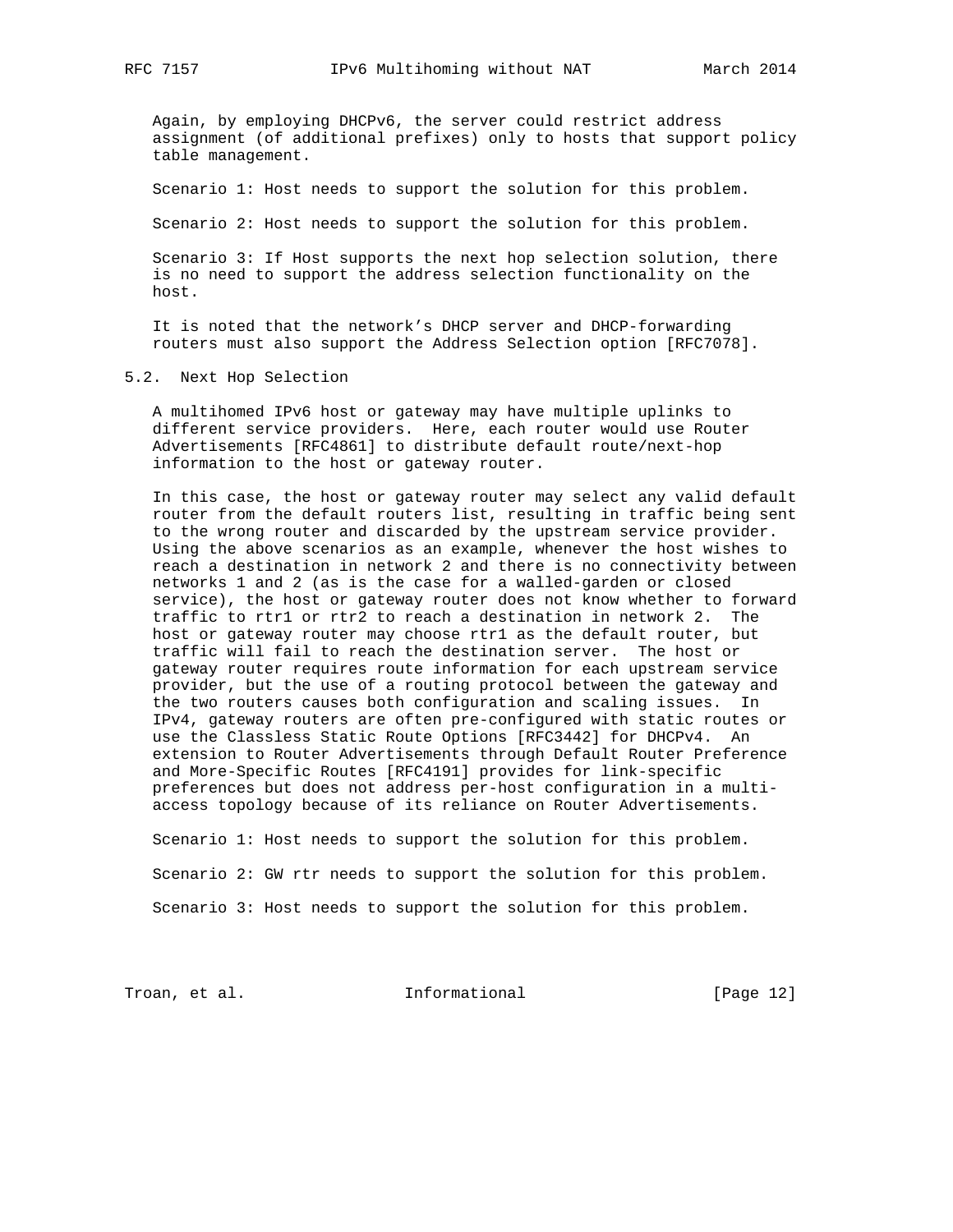# 5.3. DNS Recursive Name Server Selection

 A multihomed IPv6 host or gateway router may be provided multiple DNS recursive name servers through DHCPv6 [RFC3646] or RA [RFC6106]. When the host or gateway router sends a DNS query, it would normally choose one of the available DNS recursive name servers for the query.

 In the IPv6 gateway router scenario, the Broadband Forum (BBF) [TR-124] requires that the query be sent to all DNS recursive name servers and that the gateway wait for the first reply. In IPv6, given our use of specific destination-based policy for both routing and source address selection, it is desirable to extend a policy based concept to DNS recursive name server selection. Doing so can minimize DNS recursive name server load and avoid issues where DNS recursive name servers in different networks have connectivity issues, or the DNS recursive name servers are not publicly accessible. In the worst case, a DNS query for a name from a local namespace may not be resolved correctly if sent towards a DNS server not aware of said local namespace, resulting in a lack of connectivity.

 It is not an issue of the Domain Name System model itself, but an IPv6 multihomed host or gateway router should have the ability to select appropriate DNS recursive name servers for each service based on the domain space for the destination, and each service should provide rules specific to that network. [RFC6731] proposes a solution for distributing DNS server selection policy using a DHCPv6 option.

Scenario 1: Host needs to support the solution for this problem.

Scenario 2: GW rtr needs to support the solution for this problem.

Scenario 3: Host needs to support the solution for this problem.

 It is noted that the network's DHCP server and DHCP-forwarding routers must also support the Address Selection option [RFC6731].

6. Implementation Approach

 As mentioned in Section 5, in the multi-prefix environment, we have three problems: source address selection, next hop selection, and DNS recursive name server selection. In this section, possible solutions for each problem are introduced and evaluated against the requirements in Section 4.

Troan, et al. 10 mm = Informational 10 mm = [Page 13]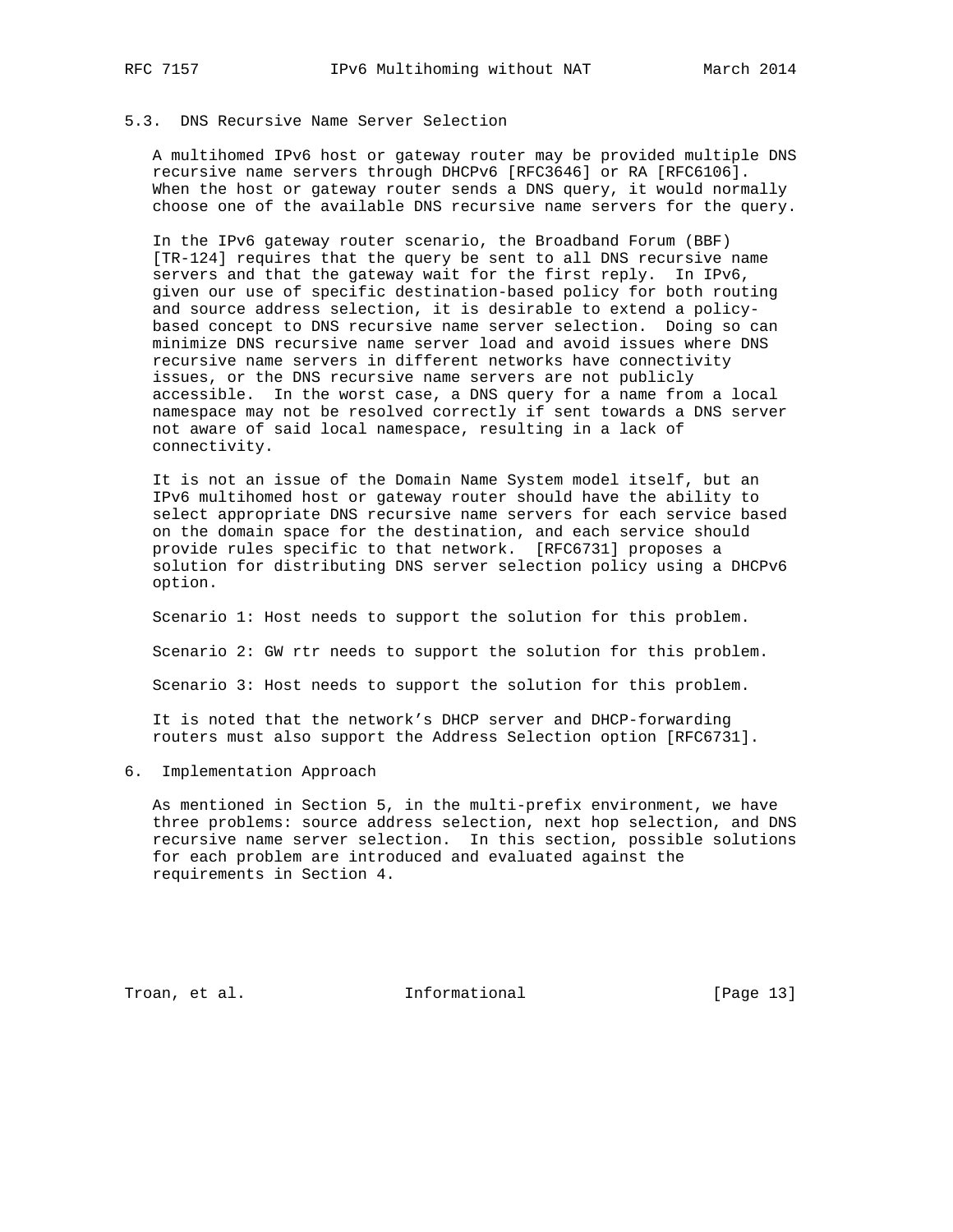# 6.1. Source Address Selection

 The problems of address selection in multi-prefix environments are summarized in [RFC5220]. When solutions are examined against the requirements in Section 4, the proactive approaches, such as the policy table distribution mechanism and the routing hints mechanism, are more appropriate in that they can propagate the network administrator's policy directly. The policy distribution mechanism has an advantage with regard to the host's protocol stack impact and the static nature of the assumed target network environment.

### 6.2. Next Hop Selection

 As for the source address selection problem, both a policy-based approach and a non-policy-based approach are possible with regard to the next hop selection problem. Because of the same requirements, the policy propagation-based solution mechanism, whatever the policy, should be more appropriate.

 Routing information is a typical example of policy related to next hop selection. If we assume source-address-based routing at hosts or intermediate routers, pairs of source prefixes and next hops can be another example of next hop selection policy.

 The routing-information-based approach has a clear advantage in implementation and is already commonly used.

 The existing proposed or standardized routing information distribution mechanisms are routing protocols (such as Routing Information Protocol Next Generation (RIPng) and OSPFv3), the RA extension option defined in [RFC4191], and the CPE WAN Management Protocol (CWMP) [TR069] standardized at BBF.

 The RA-based mechanism doesn't handle distribution of per-host routing information easily. Dynamic routing protocols are not typically used between residential users and ISPs, because of their scalability and security implications. The DHCPv6 mechanism does not have these problems and has the advantage of relay functionality. It is commonly used and is thus easy to deploy.

 [TR069], mentioned above, defines a possible solution mechanism for routing information distribution to customer premises equipment (CPE). It assumes, however, that IP reachability to the Auto Configuration Server (ACS) has been established. Therefore, if the CPE requires routing information to reach the ACS, CWMP [TR069] cannot be used to distribute this information.

Troan, et al. 10. Informational 1. [Page 14]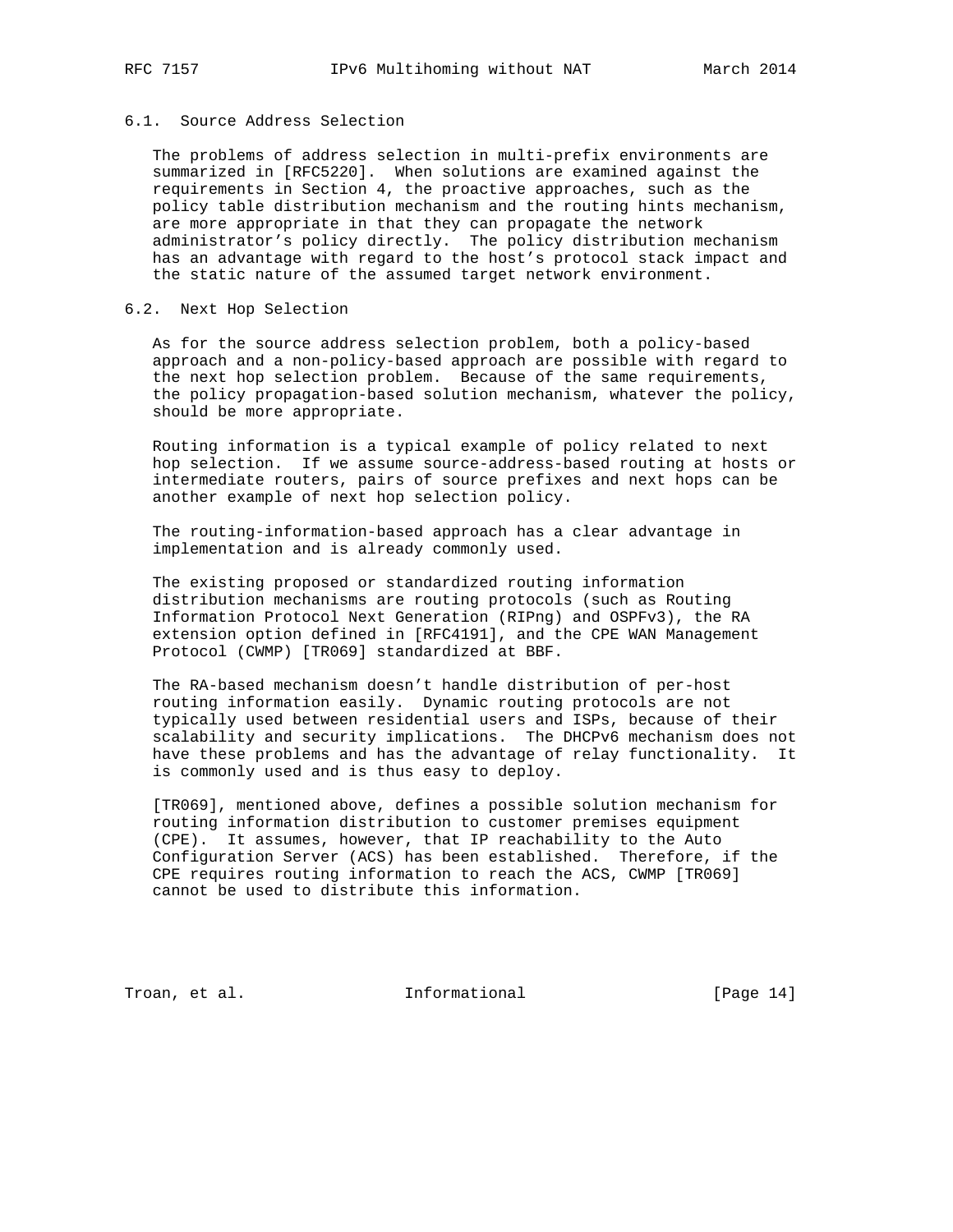# 6.3. DNS Recursive Name Server Selection

 Note: Split-horizon DNS is discussed in this section. Split horizon DNS is known to cause problems with applications to allow information leakage. The discussion of split-horizon DNS is not condoning its use, but rather acknowledging that split-horizon DNS is used and that its use is another justification for network address translation. The goal of this document is to encourage building solutions that do not need network address translation. Two solutions appear possible: improve the function of split horizon DNS (which is discussed below) or meet network administrators' requirements without split-horizon DNS (which is out of scope of this document).

 As in the above two problems, a policy-based approach and a non policy-based approach are possible. In a non-policy-based approach, a host or a home gateway router is assumed to send DNS queries to several DNS recursive name servers at once or to select one of the available servers.

 In the non-policy-based approach, by making a query to a DNS recursive name server in a different service provider to that which hosts the service, a user could be directed to an unexpected IP address or receive an invalid response, and thus it could not connect to the service provider's private and legitimate service. For example, some DNS recursive name servers reply with different answers depending on the source address of the DNS query, which is sometimes called "split-horizon". When the host mistakenly makes a query to a different provider's DNS recursive name server to resolve a Fully Qualified Domain Name (FQDN) of another provider's private service, and the DNS recursive name server adopts the split-horizon configuration, the queried server returns an IP address of the non private side of the service. Another problem with this approach is that it causes unnecessary DNS traffic to the DNS recursive name servers that are visible to the users.

 The alternative to a policy-based approach is documented in [RFC6731], where several pairs of DNS recursive name server addresses and DNS domain suffixes are defined as part of a policy and conveyed to hosts in a new DHCP option. In an environment where there is a home gateway router, that router can act as a DNS recursive name server, interpret this option, and distribute DNS queries to the appropriate DNS servers according to the policy.

Troan, et al. 10. Informational 1. [Page 15]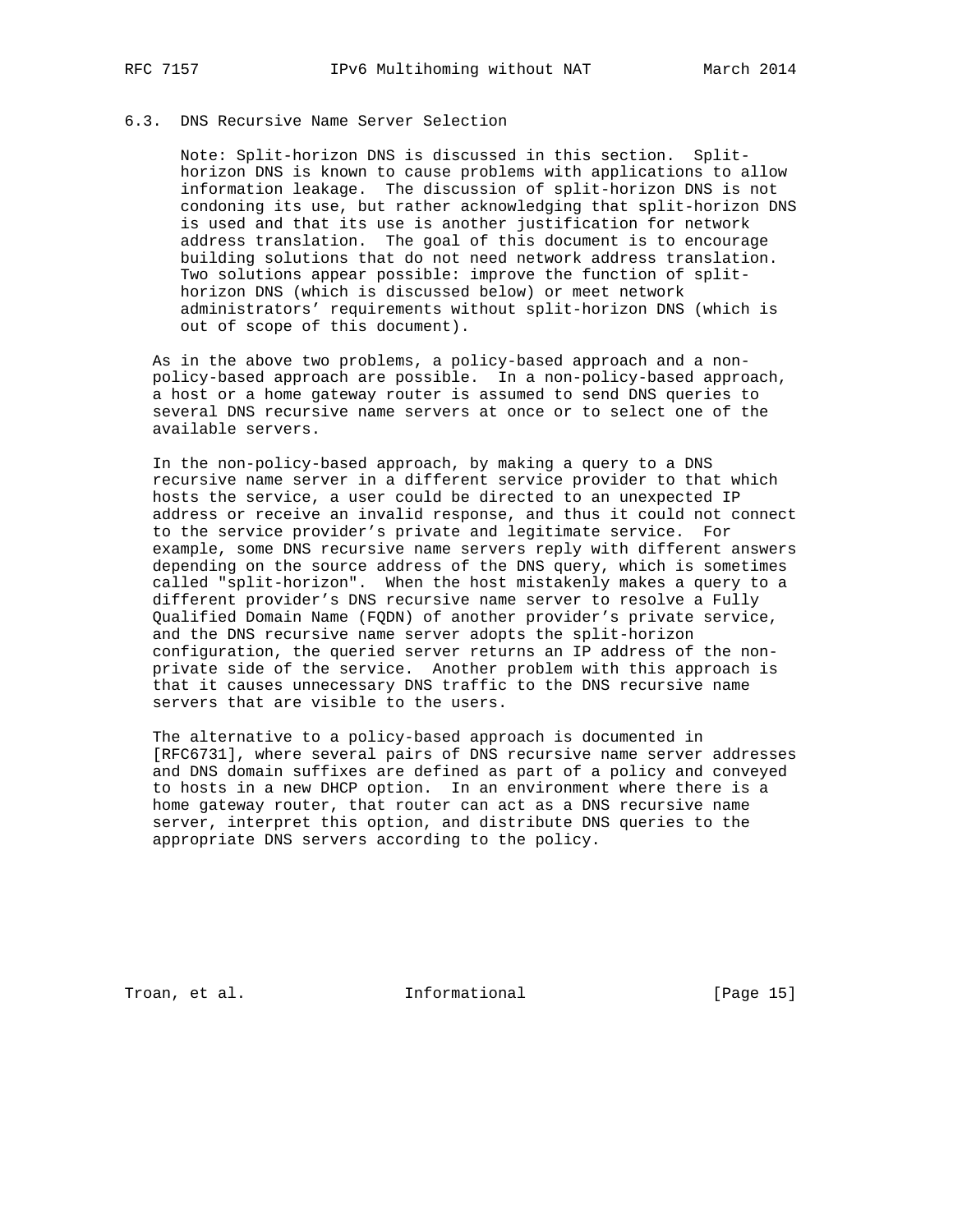6.4. Other Algorithms Available in RFCs

 The authors of this document are aware of a variety of other algorithms and architectures, such as Shim6 [RFC5533] and HIP [RFC5206], that may be useful in this environment. At the time of this writing, there is not enough operational experience on which to base a recommendation. Should such operational experience become available, this document may be updated in the future.

7. Considerations for MHMP Deployment

 This section describes considerations to mitigate possible problems in a network that implements MHMP (described in Section 6).

7.1. Non-MHMP Host Consideration

 In a typical IPv4 multihomed network deployment, IPv4 NAPT is practically used and it can eventually avoid assigning multiple addresses to the hosts and solve the next hop selection problem. In a similar fashion, NPTv6 can be used as a last resort for IPv6 multihomed network deployments where one needs to assign a single IPv6 address to a non-MHMP host.



### Figure 5: Legacy Host

 The gateway router also has to support the two features, next hop selection and DNS server selection, shown in Section 6.

 The implementation and issues of NPTv6 are out of the scope of this document, but are discussed in Section 5 of [RFC6296].

Troan, et al. The Informational Troan, et al.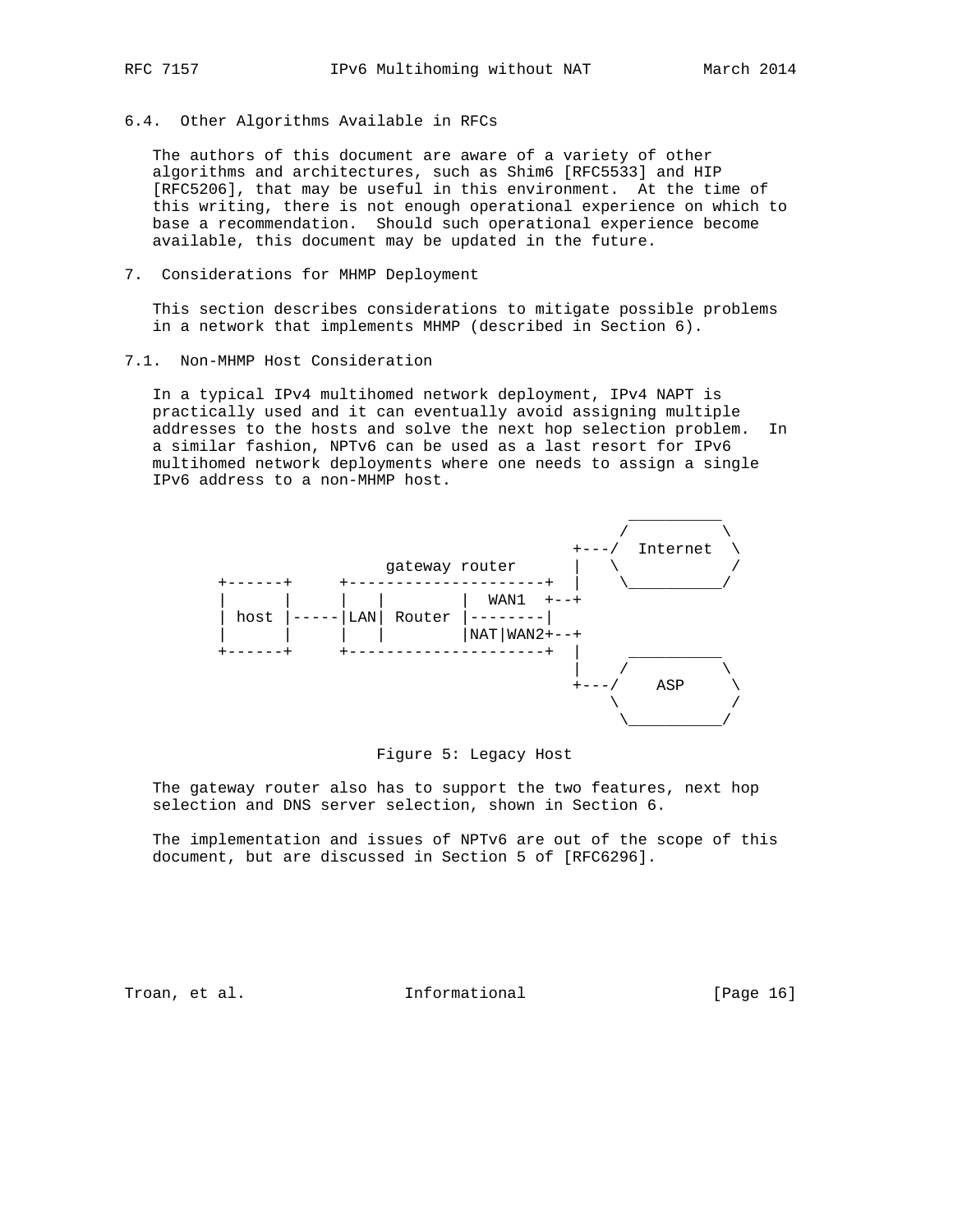## 7.2. Coexistence Considerations

 To allow the coexistence of non-MHMP hosts and MHMP hosts (i.e., hosts supporting multi-prefix with the enhancements for the source address selection), GW rtr may need to treat those hosts separately.

 An idea for how to achieve this would be for GW rtr to identify the hosts, and then assign a single prefix to non-MHMP hosts and assign multiple prefixes to MHMP hosts. In this case, GW rtr can perform IPv6 NAT only for the traffic from non-MHMP hosts if its source address is not appropriate.

 Another idea is that GW rtr could assign multiple prefixes to both hosts and perform IPv6 NAT for traffic from non-MHMP hosts if its source address is not appropriate.

 In scenarios 1 and 3, the non-MHMP hosts can be placed behind the NAT box. In this case, the non-MHMP host can access the service through the NAT box.

 The implementation of identifying non-MHMP hosts and NAT policy is outside the scope of this document.

### 7.3. Policy Collision Consideration

 When multiple policy distributors exist, a policy receiver may not follow each of the received policies. In particular, when a policy conflicts with another policy, a policy receiver cannot implement both of the policies. To solve or mitigate this issue, a prioritization rule is required to align the policies with the preferences of a trusted interface. Another solution is to preclude the functionality of the acceptance of multiple policies at the receiver side. In this case, a policy distributor should cooperate with other policy distributors, and a single representative provider should distribute a merged policy.

 This document does not presume specific recommendations for resolving policy collision. It is expected that the implementation will decide how to resolve the conflicts. If they are not resolved consistently by different implementations, that could affect interoperability and security trust boundaries. Future work is expected to address the need for consistent policy resolution to avoid interoperability and security trust boundary issues.

Troan, et al. 10 mm informational [Page 17]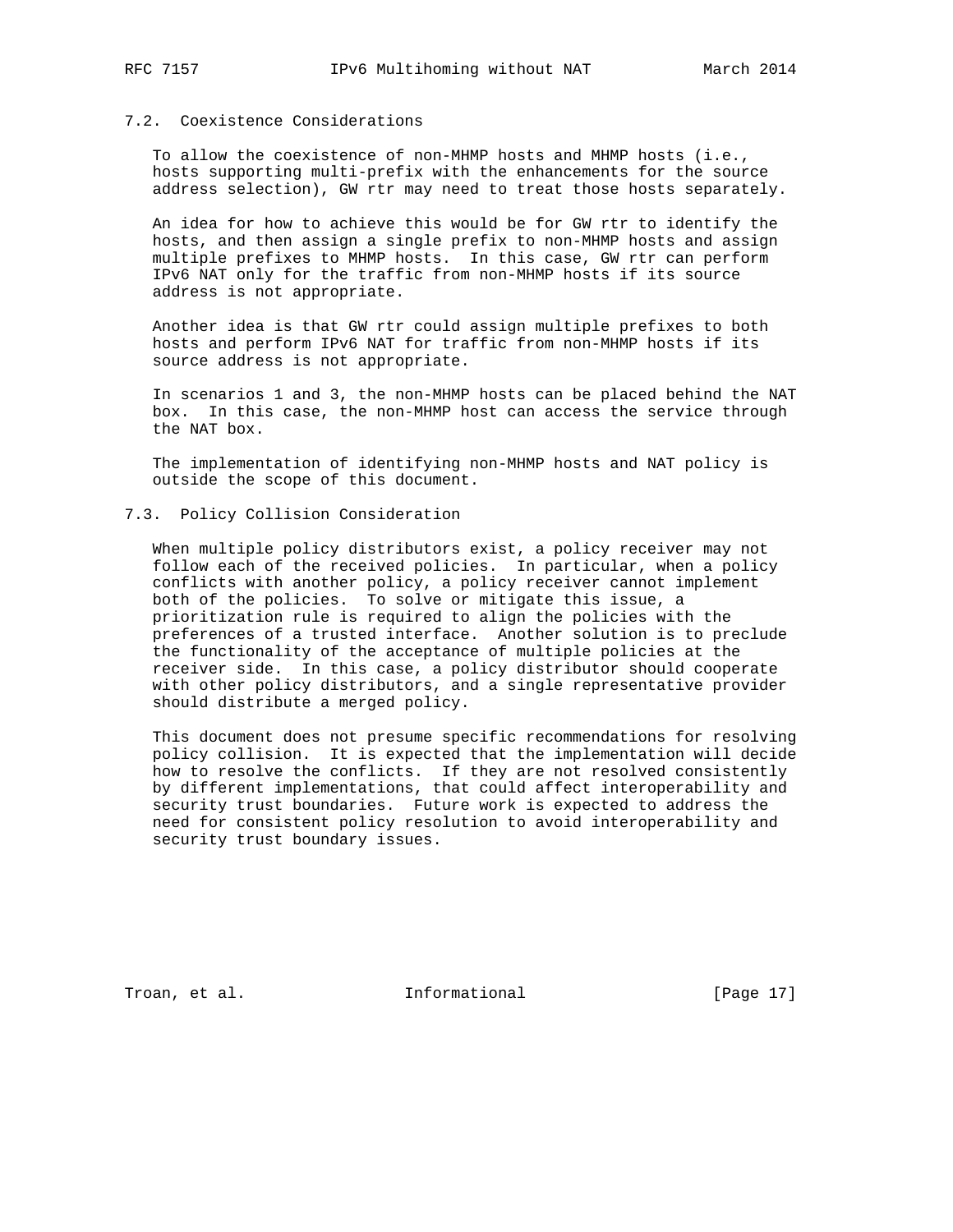### 8. Security Considerations

 In today's multihomed IPv4 networks, it is difficult to resolve or coordinate conflicts between the two upstream networks. This problem persists with IPv6, no matter if the hosts use IPv6 provider dependent or provider-independent addresses.

 This document requires that MHMP solutions have functions that provide policy controls. New security threats can be introduced depending on the kind and form of the policy. The threats can be categorized in two parts: the policy receiver side and the policy distributor side.

 A policy receiver may receive an evil policy from a policy distributor. A policy distributor should expect that some hosts in its network will not follow the distributed policy. At the time of this writing, there are no known methods to resolve conflicts between the host's own policy (policy receiver) and the policies of upstream providers (policy provider). As this document is analyzing the problem space, rather than proposing a solution, we note the following problems:

Threats related to the policy distributor side:

 The service provider should expect the existence of hosts that will not obey the received policy. A possible solution is to ingress-filter those packets that do not match the distributed policy and drop them. For route selection, packet forwarding or redirection can be another possible solution. For source address selection, IPv6 NAT can be another possible solution.

> In a multihomed multiple-provider network, nodes in the network may be administered by different organizations. Administrators might need to control policies (and a node's behavior) independently of other administrators. Access control policies need to be in place to restrict the administrator's access to only the nodes it is authorized to control.

Threats related to the policy receiver side:

 For the policy receiver side, who should be trusted to accept policies is a fundamental issue. How is the trust established? How can the network element be assured that it can establish that trust before the network is fully configured? If a policy receiver trusts an untrusted network, it will cause the distributing of the unwanted and unauthorized policy that is described below.

Troan, et al. 10 Informational [Page 18]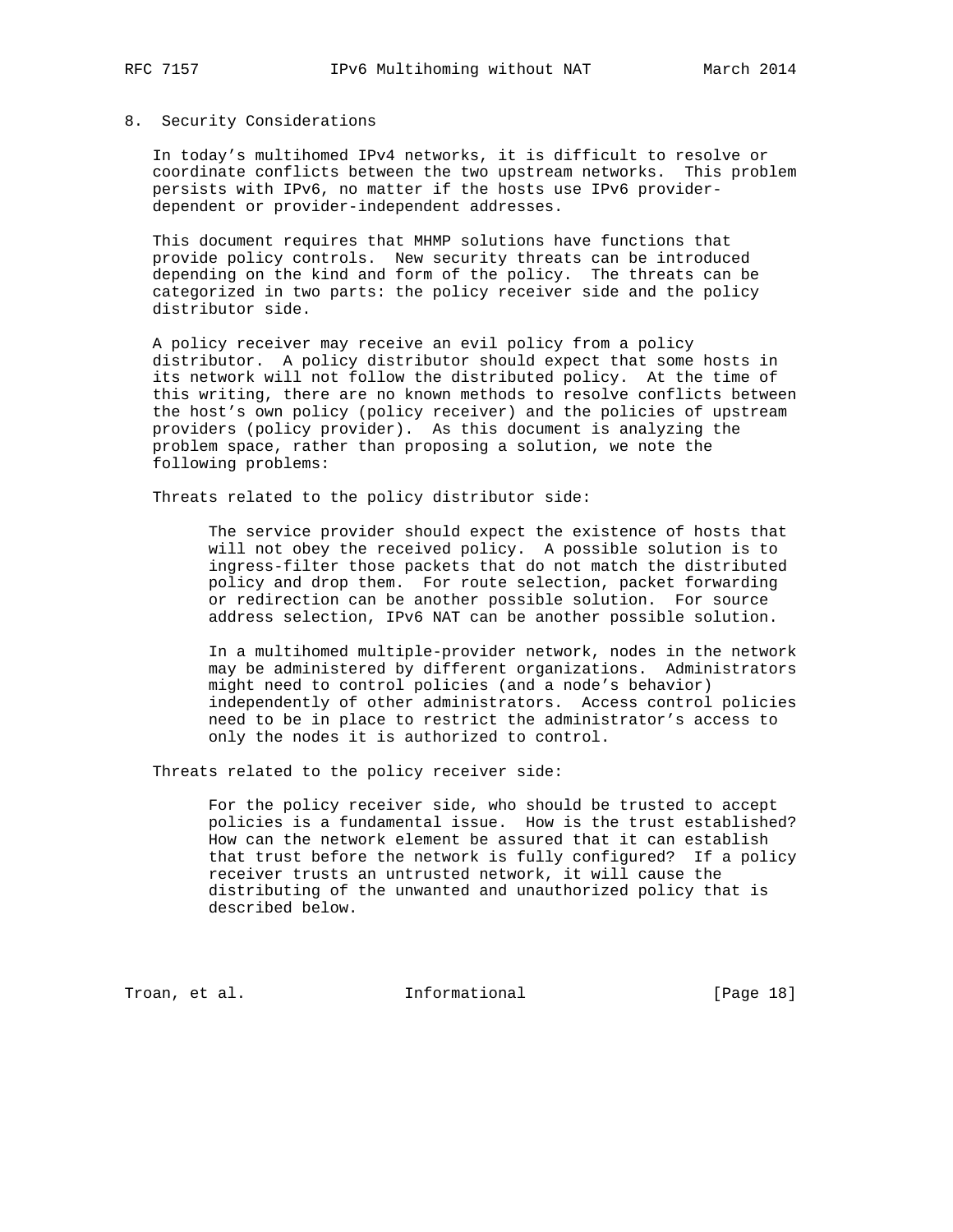A policy receiver is exposed to the threats of unauthorized policy, which can lead to session hijack, falsification, DoS, wiretapping, and phishing. Unauthorized policy here means a policy distributed from an entity that does not have rights to do so. Usually, only a site administrator and a network service provider have rights to distribute these policies in addition to IP address assignment and DNS server address notification. Regarding source address selection, unauthorized policy can expose an IP address that will not usually be exposed to an external server, which can be a privacy problem. To solve or mitigate the problem of unauthorized policy, one approach is to limit the use of these policy distribution mechanisms, as described in the Section 4.4 of [RFC6731]. For example, a policy should be preferred or accepted if delivered over a secure, trusted channel such as a cellular data connection. The proposed solutions are based on DHCP, so the limitation of local site communication, which is often used in WiFi access services, should be another solution or mitigation for this problem. For the DNS server selection issue, DNS Security (DNSSEC) can be another solution. For source address selection, the ingress filter at the network service provider router can be a solution.

 Another threat is the leakage of the policy and privacy issues resulting from that. Especially when clients receive different policies from the network service provider, that difference provides hints about the host itself and can be useful to uniquely identify the host. Encryption of the communication channel and separation of the communication channel per host can be solutions for this problem.

 The security threats related to IPv6 multihoming are described in [RFC4218].

9. Contributors

 The following people contributed to this document: Akiko Hattori, Arifumi Matsumoto, Frank Brockners, Fred Baker, Tomohiro Fujisaki, Jun-ya Kato, Shigeru Akiyama, Seiichi Morikawa, Mark Townsley, Wojciech Dec, Yasuo Kashimura, and Yuji Yamazaki. This document has greatly benefited from inputs by Randy Bush, Brian Carpenter, and Teemu Savolainen.

Troan, et al. 10 mm informational [Page 19]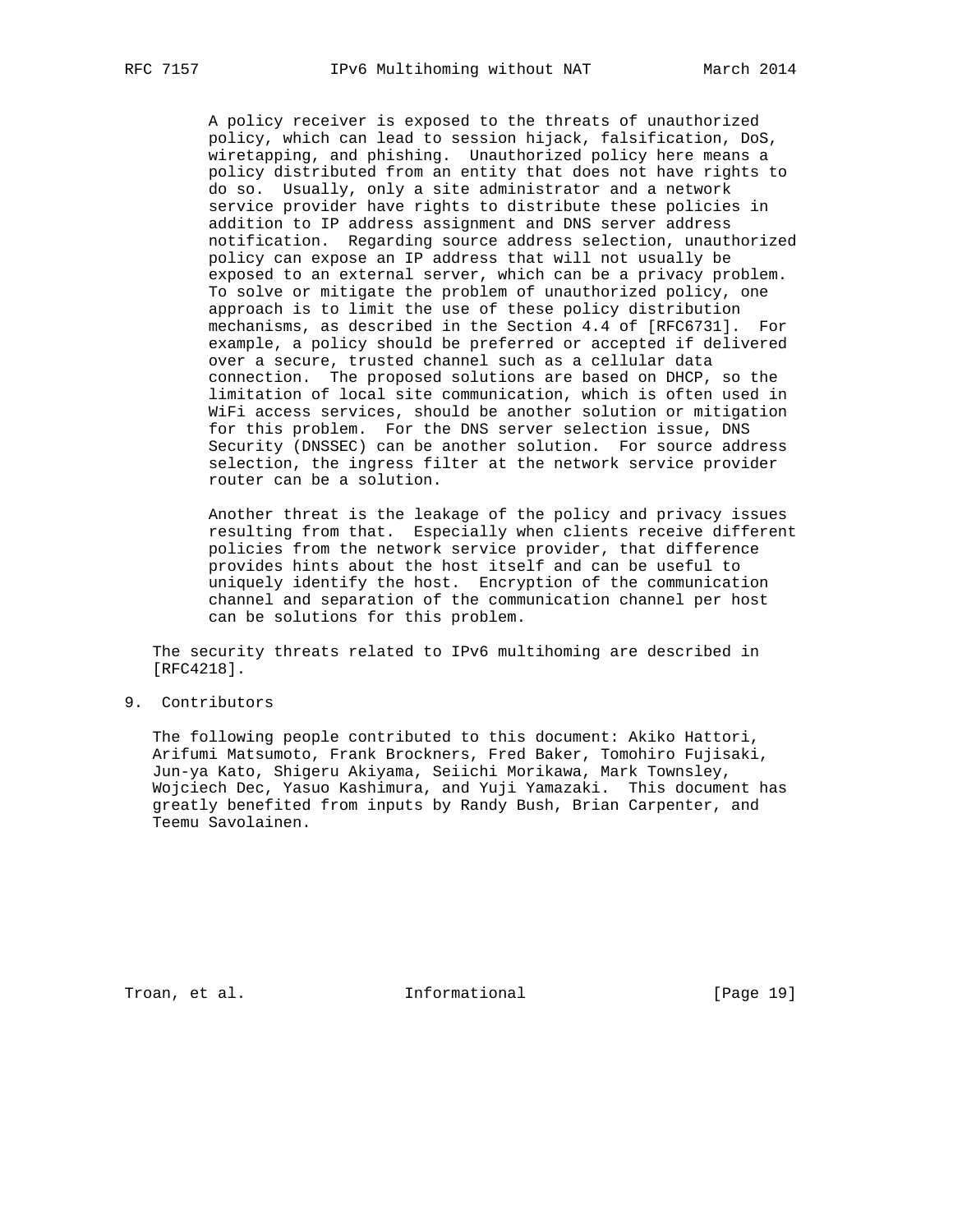## 10. References

- 10.1. Normative References
	- [RFC4191] Draves, R. and D. Thaler, "Default Router Preferences and More-Specific Routes", RFC 4191, November 2005.
	- [RFC4861] Narten, T., Nordmark, E., Simpson, W., and H. Soliman, "Neighbor Discovery for IP version 6 (IPv6)", RFC 4861, September 2007.
	- [RFC6296] Wasserman, M. and F. Baker, "IPv6-to-IPv6 Network Prefix Translation", RFC 6296, June 2011.
	- [RFC6724] Thaler, D., Draves, R., Matsumoto, A., and T. Chown, "Default Address Selection for Internet Protocol Version 6 (IPv6)", RFC 6724, September 2012.
	- [RFC6731] Savolainen, T., Kato, J., and T. Lemon, "Improved Recursive DNS Server Selection for Multi-Interfaced Nodes", RFC 6731, December 2012.
	- [RFC7078] Matsumoto, A., Fujisaki, T., and T. Chown, "Distributing Address Selection Policy Using DHCPv6", RFC 7078, January 2014.
- 10.2. Informative References
	- [RFC3022] Srisuresh, P. and K. Egevang, "Traditional IP Network Address Translator (Traditional NAT)", RFC 3022, January 2001.
	- [RFC3442] Lemon, T., Cheshire, S., and B. Volz, "The Classless Static Route Option for Dynamic Host Configuration Protocol (DHCP) version 4", RFC 3442, December 2002.
	- [RFC3582] Abley, J., Black, B., and V. Gill, "Goals for IPv6 Site- Multihoming Architectures", RFC 3582, August 2003.
	- [RFC3646] Droms, R., "DNS Configuration options for Dynamic Host Configuration Protocol for IPv6 (DHCPv6)", RFC 3646, December 2003.
	- [RFC4116] Abley, J., Lindqvist, K., Davies, E., Black, B., and V. Gill, "IPv4 Multihoming Practices and Limitations", RFC 4116, July 2005.

Troan, et al. 100 mm and 111 mm and 111 mm and 100 mm and 100 mm and 100 mm and 100 mm and 100 mm and 100 mm a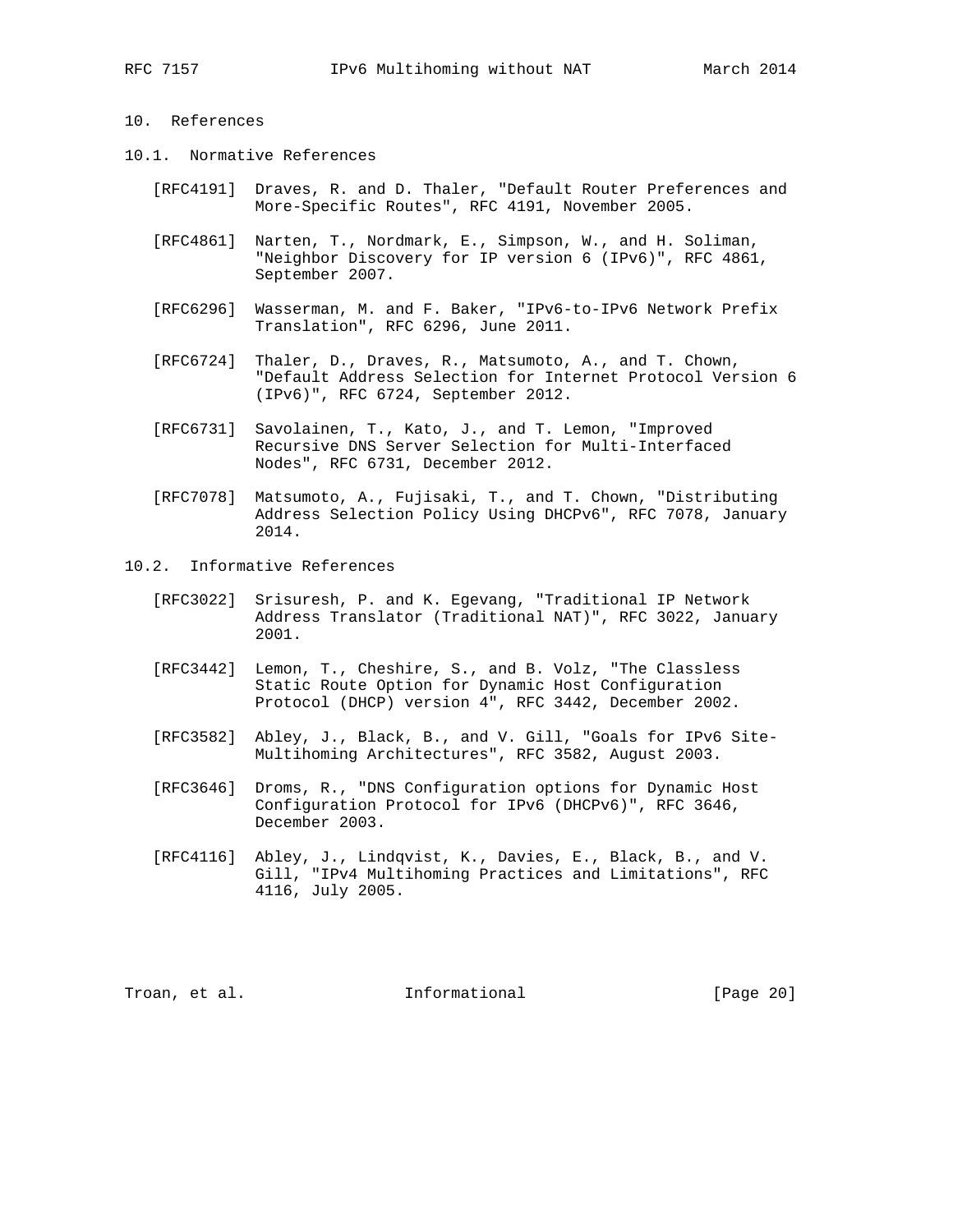- [RFC4218] Nordmark, E. and T. Li, "Threats Relating to IPv6 Multihoming Solutions", RFC 4218, October 2005.
- [RFC4960] Stewart, R., "Stream Control Transmission Protocol", RFC 4960, September 2007.
- [RFC5206] Nikander, P., Henderson, T., Vogt, C., and J. Arkko, "End- Host Mobility and Multihoming with the Host Identity Protocol", RFC 5206, April 2008.
- [RFC5220] Matsumoto, A., Fujisaki, T., Hiromi, R., and K. Kanayama, "Problem Statement for Default Address Selection in Multi- Prefix Environments: Operational Issues of RFC 3484 Default Rules", RFC 5220, July 2008.
- [RFC5245] Rosenberg, J., "Interactive Connectivity Establishment (ICE): A Protocol for Network Address Translator (NAT) Traversal for Offer/Answer Protocols", RFC 5245, April 2010.
- [RFC5533] Nordmark, E. and M. Bagnulo, "Shim6: Level 3 Multihoming Shim Protocol for IPv6", RFC 5533, June 2009.
- [RFC6106] Jeong, J., Park, S., Beloeil, L., and S. Madanapalli, "IPv6 Router Advertisement Options for DNS Configuration", RFC 6106, November 2010.
- [TR-124] The Broadband Forum, "TR-124, Functional Requirements for Broadband Residential Gateway Devices", Issue: 2, May 2010, <http://www.broadband-forum.org/technical/download/ TR-124\_Issue-2.pdf>.
- [TR069] The Broadband Forum, "TR-069, CPE WAN Management Protocol v1.1", Version: Issue 1 Amendment 2, December 2007, <http://www.broadband-forum.org/technical/download/ TR-069\_Amendment-2.pdf>.

Troan, et al. 10 mm informational [Page 21]